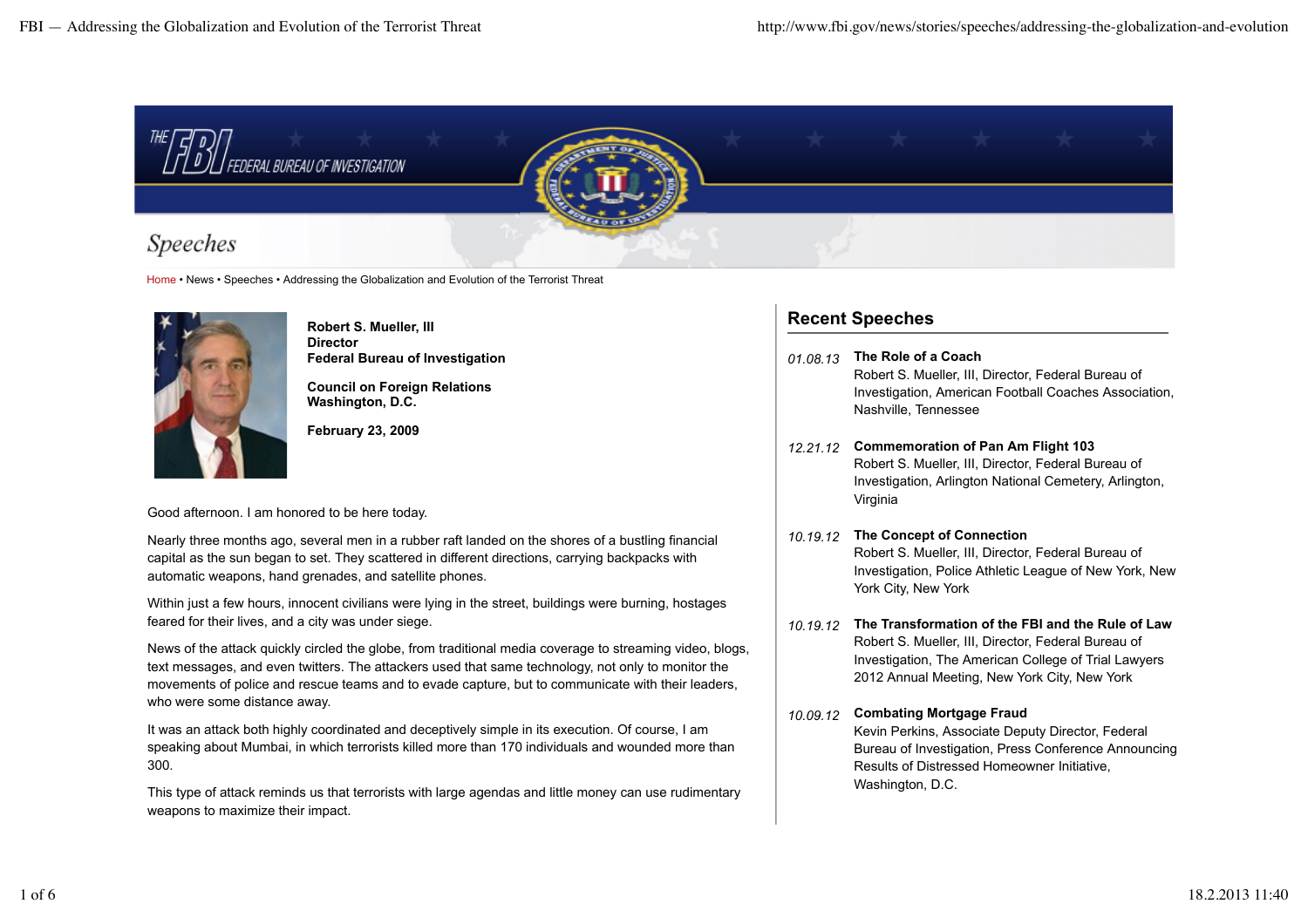And it again raises the question of whether a similar attack could happen in Seattle or San Diego, Miami or Manhattan.

### **Globalization and Evolution of the Terrorist Threat**

The world in which we live has changed markedly in recent years, from the integration of global markets and the ease of international travel to the rise and the reach of the Internet. But our perception of the world—and our place in it—also has changed.

Last year, scientists captured the first pictures of what they believe to be faraway planets circling stars outside of our solar system. Astronomers have identified more than 300 of these so-called "extrasolar" planets in the past 13 years.

These modern-day explorers seek to confirm what they believe to be out there—to see what has not yet been seen.

These discoveries make our world seem at once smaller and yet infinitely more vast. And they leave us with the feeling that there is much more out there to be found.

From a law enforcement and intelligence perspective, there is always more to be found. But we are not quite so optimistic about what we will discover—new threats, new technologies, and new targets.

The universe of crime and terrorism stretches out infinitely before us, and we, too, are working to find what we believe to be out there, but cannot always see.

In the aftermath of September 11th, our world view was somewhat limited. We were primarily concerned with al Qaeda's leadership and its structure.

Today, we still face threats from al Qaeda. But we must also focus on less well-known terrorist groups, as well as homegrown terrorists. And we must consider extremists from visa-waiver countries, who are merely an e-ticket away from the United States.

Our primary threat continues to come from the tribal areas of Pakistan and Afghanistan. But we are seeing persistent activity elsewhere, from the Maghreb and the Sahel to Yemen.

We are increasingly concerned with pockets of people around the world that identify with al Qaeda and its ideology. Some may have little or no actual contact with al Qaeda.

Yet fringe organizations can quickly gain broader aspirations and appeal. And should they connect with the core of al Qaeda, from training to the planning and execution of attacks, the game becomes radically different.

In each of the plots we have disrupted since September 11th, some have asked whether the individuals in question had the intent and the capability to carry out their plans.

There will always be a tension between acting early to disrupt a plot in its planning stages, and continuing to investigate until we are certain that the individuals in question are poised to attack. And in *07.31.12* **Watchmen on the Walls of Our Freedom** Robert S. Mueller, III, Director, Federal Bureau of Investigation, National Academy Associates Annual Training Conference, Grapevine, Texas

#### *07.18.12* **Preventing Illegal Exports and Protecting National Security in Today's G …**

Robert S. Mueller, III, Director, Federal Bureau of Investigation, U.S. Department of Commerce, Bureau of Industry and Security Annual Update Conference on Export Controls and Policy, Washington, D.C.

*06.25.12* **The Evolution and Role of the Terrorist Explosive Devices Analytical Cente …**

Robert S. Mueller, III, Director, Federal Bureau of Investigation, TEDAC Laboratory Complex Groundbreaking Ceremony, Huntsville, AL

*05.18.12* **Remembering Judge Falcone on the 20th Anniversary of His Assassination** Robert S. Mueller, III, Director, Federal Bureau of Investigation, Remembrance Ceremony for Judge Giovanni Falcone, Washington, D.C.

#### *05.14.12* **Honoring Those We've Lost**

Robert S. Mueller, III, Director, Federal Bureau of Investigation, FBI Special Agent Memorial Service, Washington, D.C.

**More**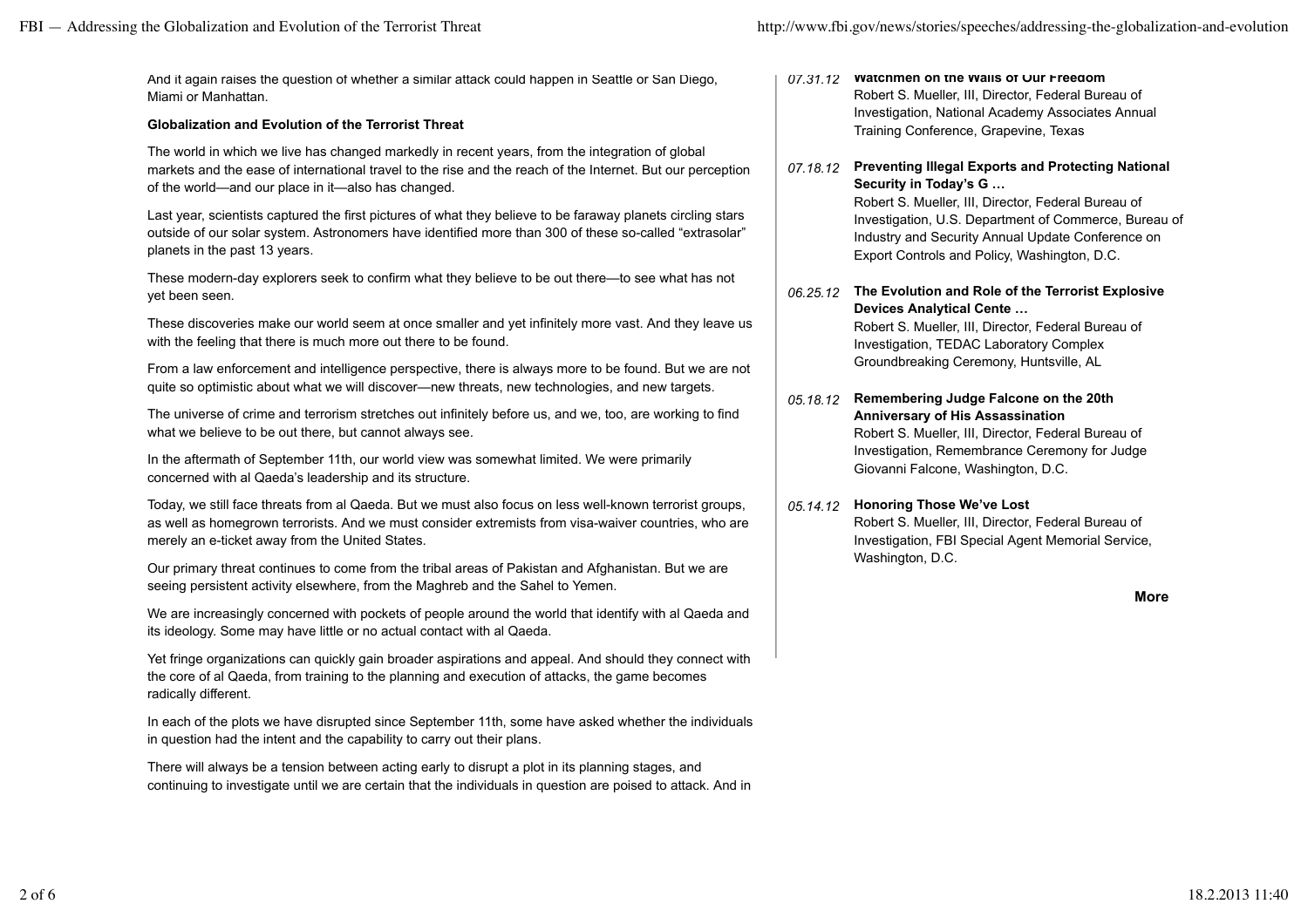each case, that calibration will be different.

Take the planned attack against Fort Dix, for example. The men we convicted had engaged in target practice in the woods of Pennsylvania. They had watched al Qaeda training videos. They had a map of the base and a plan to get in. And they had purchased semi-automatic weapons from an FBI sting operation.

Like the Mumbai attackers, these men wanted to inflict as much damage as they could. And as the Mumbai attacks illustrate, the simplest of weapons can be quite deadly when combined with capability and intent.

We must also recognize that events outside of our control may impact our national security. World politics often shape terrorist and criminal threats against the United States.

Those same politics can alter the perception of the United States in the eyes of the international community. And what of civil unrest, resource scarcity, and a shifting global economy?

A crisis in the Horn of Africa may well have a ripple effect in Minneapolis, as we shall discuss in a moment. The fall of Communism opened the door to a virtual army of cyber thieves. The integration of cultures around the world has facilitated state-sponsored espionage, a thriving child pornography market, as well as heightened gang activity.

### **Addressing the Threat**

Admittedly, this overview sounds rather dire. And it underscores the need for first-rate intelligence and strong international partnerships.

Hockey great Wayne Gretzky was once asked how he consistently managed to be at the right place on the ice at the right time. He said that while some players skate to where the puck has been, he skates to where the puck will be.

The same is true for those of us in the FBI. We need to know where the threat is moving, and we need to get there first.

The tools upon which we built our reputation as a law enforcement organization—the development of sources, surveillance, communication intercepts, and forensic analysis—are the same tools necessary for a security service.

Our challenge comes in developing the intelligence to disrupt an attack before the fact.

To be effective, we must deliberately collect intelligence to fill gaps between our cases, and gaps in our knowledge base. And that intelligence gathering will differ from city to city, and state to state, just as criminal and terrorist threats differ.

We must also determine if threats around the world translate to potential threats here at home. If there is a suicide bombing in Somalia, are we at greater risk? Do we understand the full extent of that threat?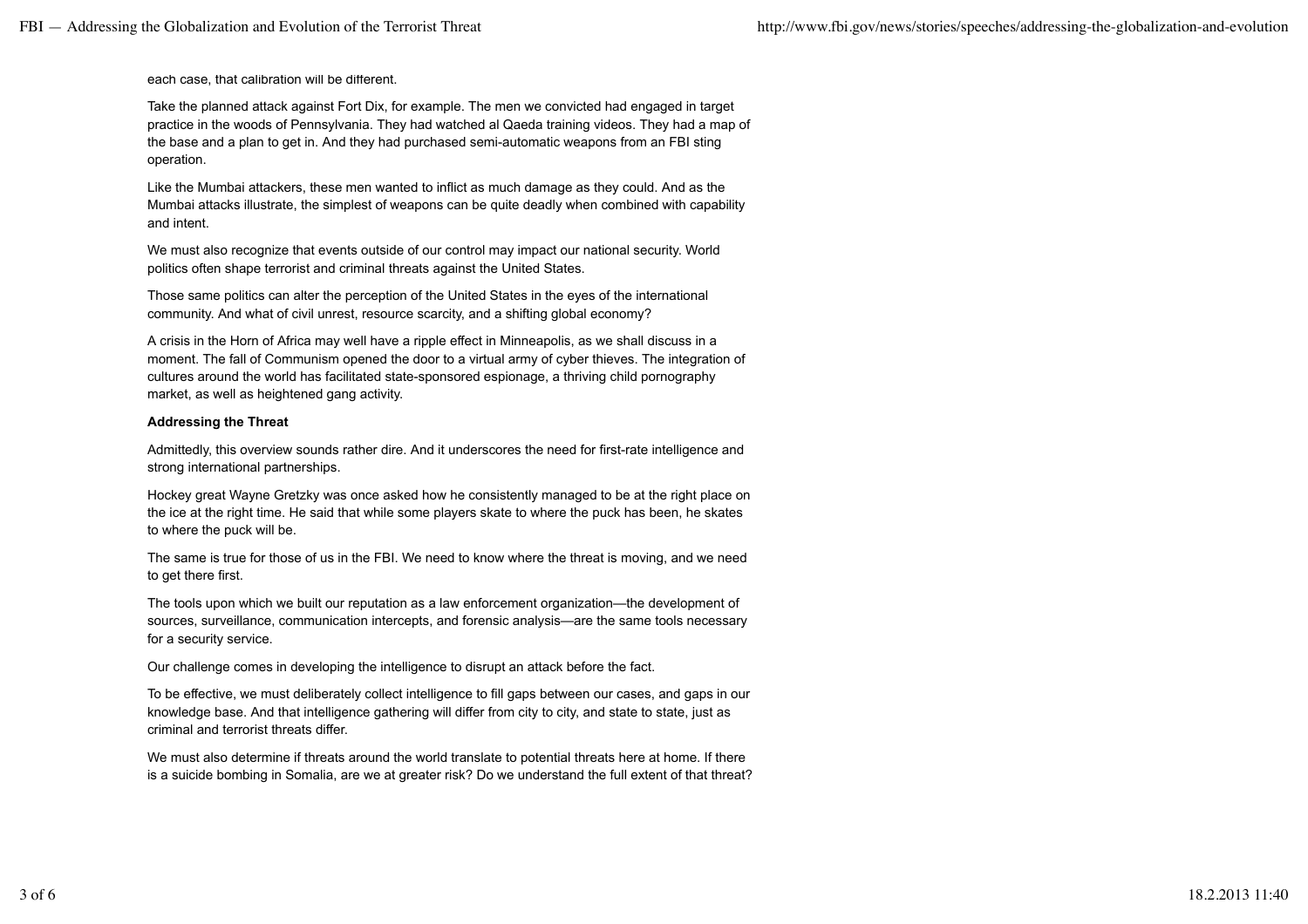We must weigh the value of an early prosecution of select individuals against the benefit of collecting the intelligence necessary to dismantle the entire network.

As Jonathan Evans, Director of MI-5, has said, "Knowing of somebody is not the same as knowing all about them." And he is right.

In every case where an individual poses a threat, we must ask key questions: Where has this individual been? Who are his associates, and where are they now? What are they doing, and who are they talking to?

This targeted intelligence-gathering takes time. It requires patience, precision, and dedication. And it requires a unity of effort, here at home and overseas.

Intelligence enables us to see the unseen, to discover new threats on the horizon. Yet even the best intelligence will not provide complete certainty, given the nature and number of the threats we face.

The question remains: How do we protect ourselves from threats that emanate from overseas? We cannot close our borders or cut off the Internet. We must start at the source.

The day before the attacks in Mumbai, Special Agent Steve Merrill—a Legal Attaché in the FBI's New Delhi office—was enjoying his first day off in nearly a month. He was on his way to Jodhpur, India to play cricket on the U.S. Embassy Team in the Maharajah's annual tournament.

For the record, you do not need to know how to play cricket to work in the FBI's New Delhi Office, but it certainly does not hurt.

The moment we learned of the attacks, Steve made his way to Mumbai. All he had were the clothes on his back, his Blackberry, and his cricket gear.

He immediately made contact with his Indian counterparts and got to work. No red tape, no turf battles—just first responders, standing shoulder to shoulder in a time of crisis.

For three days, Mumbai was a blur of gunshots, explosions, fire, and confusion. In the midst of that mayhem, Steve helped to rescue Americans trapped inside the Taj Hotel.

He set up lines of communication with his FBI and intelligence community counterparts. And he coordinated the arrival of our Rapid Deployment Team.

Even before the crisis ended, the investigation had begun. Agents from FBI offices in New Delhi and Islamabad joined forces with the Indian government, the CIA, the State Department, MI-6, and New Scotland Yard.

Through these partnerships, we had unprecedented access to evidence and intelligence. Agents and analysts conducted more than 60 interviews, including that of the lone surviving attacker. Our forensic specialists pulled fingerprints from improvised explosive devices. They recovered data from damaged cell phones, in one case by literally wiring a smashed phone back together.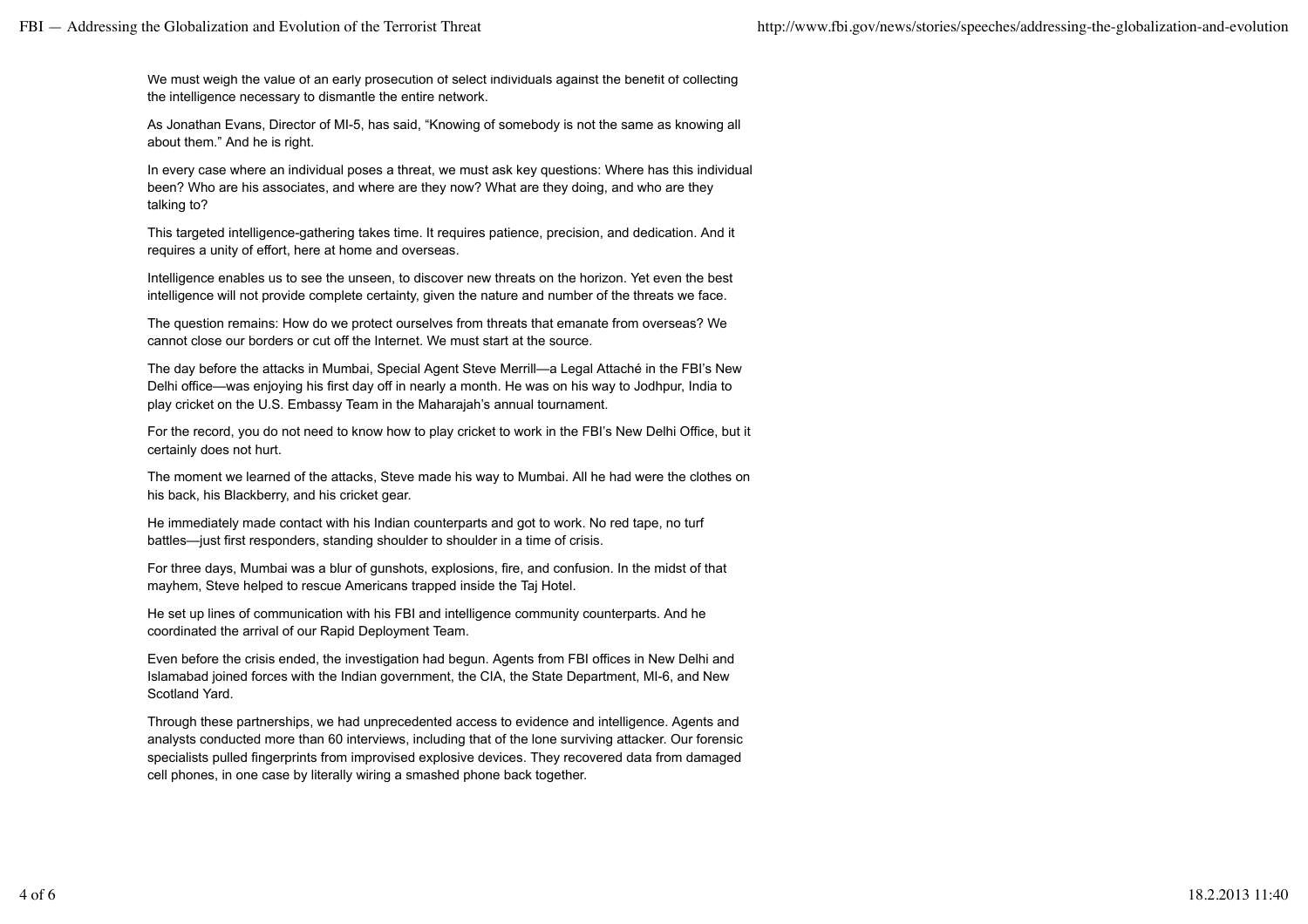At the same time, we collected, analyzed, and disseminated intelligence to our partners at home and abroad—not only to determine how these attacks were planned, and by whom, but to ensure that if a second wave of attacks was in the offing, we possessed the intelligence to stop it.

Our work in Mumbai was not out of the ordinary. To counter these threats, we must first understand them through intelligence. Once we gain an understanding, our law enforcement authorities allow us to move against individuals and networks.

We are not an intelligence service that collects, but does not act; nor are we a law enforcement service that acts without knowledge. Today's FBI is a security service, fusing the capability to understand the breadth and scope of threats, with the capability to dismantle those same threats.

But we understand that we do not operate in isolation. Through our international training programs at the FBI Academy, we are on a first-name basis with thousands of officers around the world—a brotherhood and sisterhood of partners. And in a time of crisis, that familiarity—that friendship—fosters an immediate and effective response.

## **Community Outreach**

We must continue to work with our law enforcement and intelligence partners around the world. But we must also work here in the United States with the citizens we serve, to identify and disrupt those who would do us harm.

Too often, we run up against a wall between law enforcement and the community—a wall based on myth and misperception of the work we do.

We know that the best way to tear down that wall is brick by brick, person by person.

Yet we understand the reluctance of some communities to sit down at the table with us. They may come from countries where national police forces and security services engender fear and mistrust.

Oftentimes, the communities from which we need the most help are those who trust us the least. But it is in these communities that we must re-double our efforts.

One pattern in particular concerns us.

Over the years since September 11th, we have learned of young men from communities in the United States, radicalized and recruited here to travel to countries such as Afghanistan or Iraq, Yemen or Somalia. They may be recruited to participate in the fighting, or, in the extreme case, to become suicide bombers.

A man from Minneapolis became what we believe to be the first U.S. citizen to carry out a terrorist suicide bombing. The attack occurred last October in northern Somalia, but it appears that this individual was radicalized in his hometown in Minnesota.

The prospect of young men, indoctrinated and radicalized within their own communities and induced to travel to Somalia to take up arms—and to kill themselves and perhaps many others—is a perversion of